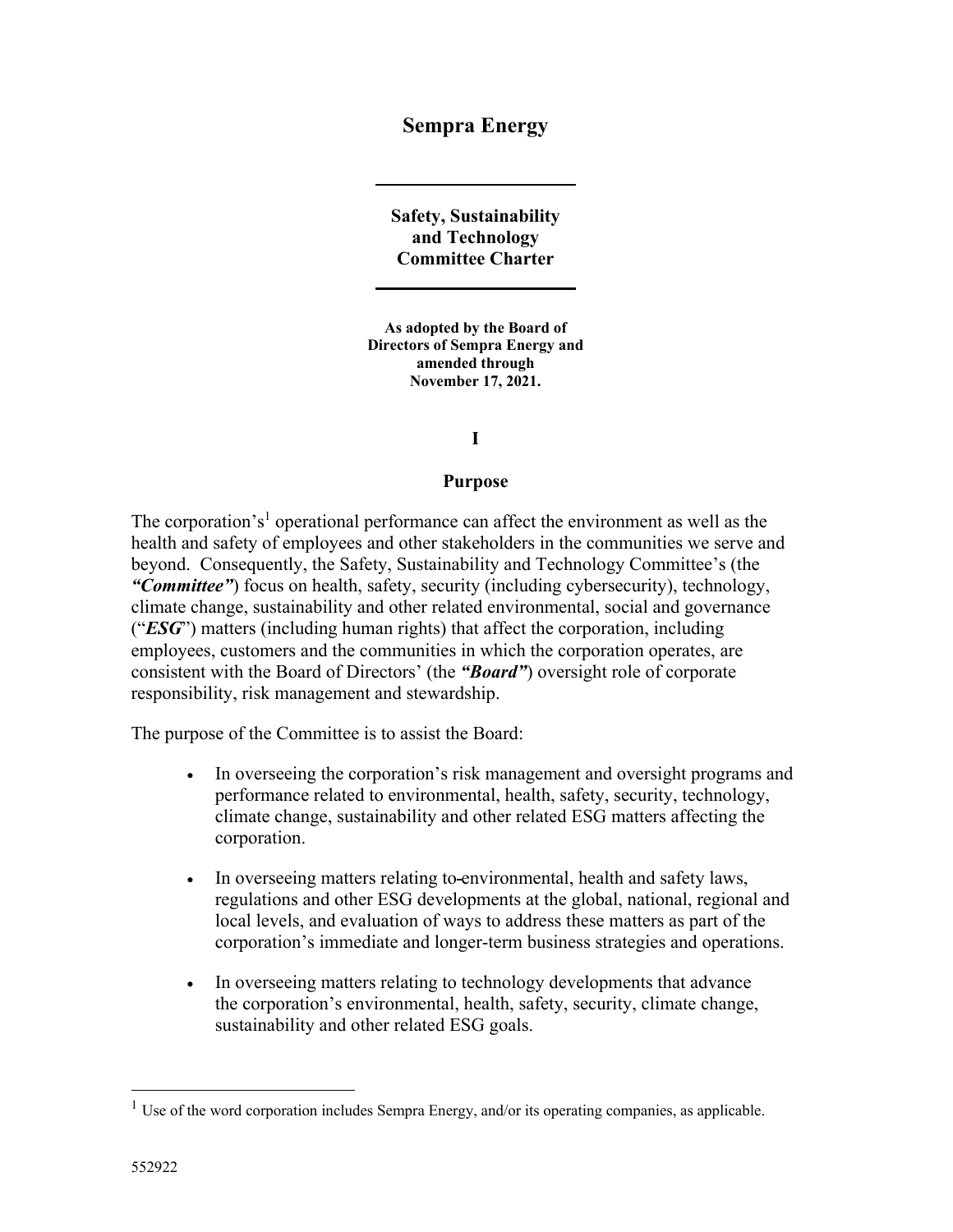The Committee will review with management and, where appropriate, liaise and coordinate with the Audit, Corporate Governance and Compensation and Talent Development committees of the Board to make recommendations to management and the Board regarding the corporation's policies, practices and strategies with respect to environmental, health, safety, security, technology, climate change, sustainability and other related ESG matters.

# **II**

#### **Structure**

# **2.1 Membership**

- (a) The Committee shall be composed of at least three Board members. The Committee's members, including its chair, are appointed by the Board upon the recommendation of the Corporate Governance Committee.
- (b) All Committee members serve at the pleasure of the Board and any member or alternate member may be removed, with or without cause, by the Board.

#### **2.2 Power and Authority**

- (a) The Committee may exercise any authority and responsibilities delegated to the Committee in this charter or any other responsibilities delegated to it by the Board from time to time.
- (b) The power and responsibilities delegated to the Committee may be exercised in any manner the Committee deems appropriate (including delegation to subcommittees) and without any requirement for Board approval, except as otherwise specified in this charter or the Board's delegation. Any decision by the Committee, including any decision to exercise or refrain from exercising any of its delegated authority, is at the Committee's sole discretion. While acting within the scope of the powers and responsibilities delegated to it, the Committee may exercise all the powers and authority of the Board and, to the fullest extent permitted by law, has the authority to determine which matters are within the scope of its delegated authority.
- (c) The Committee's duties and responsibilities are enumerated in further detail as specified in Section III in this charter.

# **2.3 Procedures**

(a) The Committee will determine its own rules of procedure with respect to the call, place, time and frequency of its meetings. In the absence of such rules, the Committee will meet at the call of its chair to accomplish the Committee's duties and responsibilities. The Committee will meet at least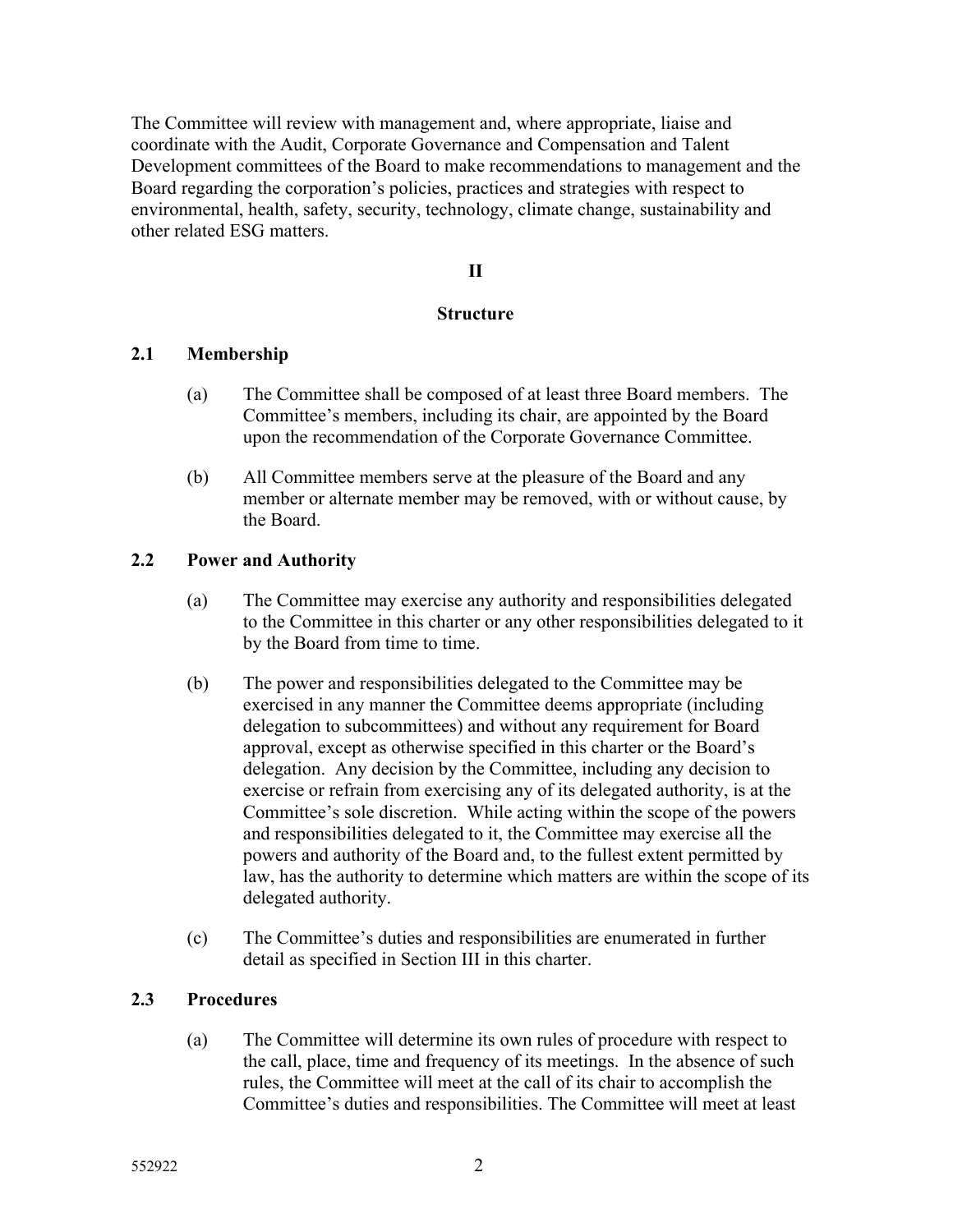four times during each calendar year and will establish its meeting schedule and agenda.

- (b) A majority of Committee members will constitute a quorum for the transaction of business. Notice of Committee meetings will be given as provided in the corporation's bylaws.
- (c) Directors who are not Committee members may attend and observe Committee meetings, but shall not be entitled to vote. The Committee may, at its discretion, include in its meetings members of management, or any other person whose presence the Committee believes to be desirable and appropriate. Notwithstanding the foregoing, the Committee may exclude from its meetings any non-member it deems appropriate to exclude.
- (d) The Committee has the authority to retain consultants, counsel and other advisors and experts and also may use the services of the corporation's regular counsel or other advisors to the corporation. The corporation will provide appropriate funding, as determined by the Committee, for payment of compensation to any such persons retained by the Committee.
- (e) The Committee chair will report on the Committee's activities to the Board at appropriate times and as otherwise requested by the chairman of the Board.

# **2.4 Committee Secretary**

Sempra Energy's corporate secretary will act as the Committee's secretary, absent the designation of another individual by the Committee as its secretary of the meeting. The secretary will attend all meetings; keep minutes of the Committee's proceedings; advise members of all meetings called; arrange with the Committee chair or other convening authority for preparation and distribution of the Committee agenda and material for each meeting; at the direction of the Committee chair, make logistical and other arrangements for each meeting; and carry out other functions as may be assigned from time to time by the Committee.

# **III**

# **Duties and Responsibilities**

# **3.1 Oversight for Environmental, Health, Safety, Security, Technology, Climate Change, Sustainability and Related Matters**

(a) Review with management the significant risks or exposures and opportunities faced by the corporation in the health, safety, environmental, security, technology, climate change, sustainability and other related ESG matters and the strategies taken by management to address them, including the integration of ESG considerations into the corporation's business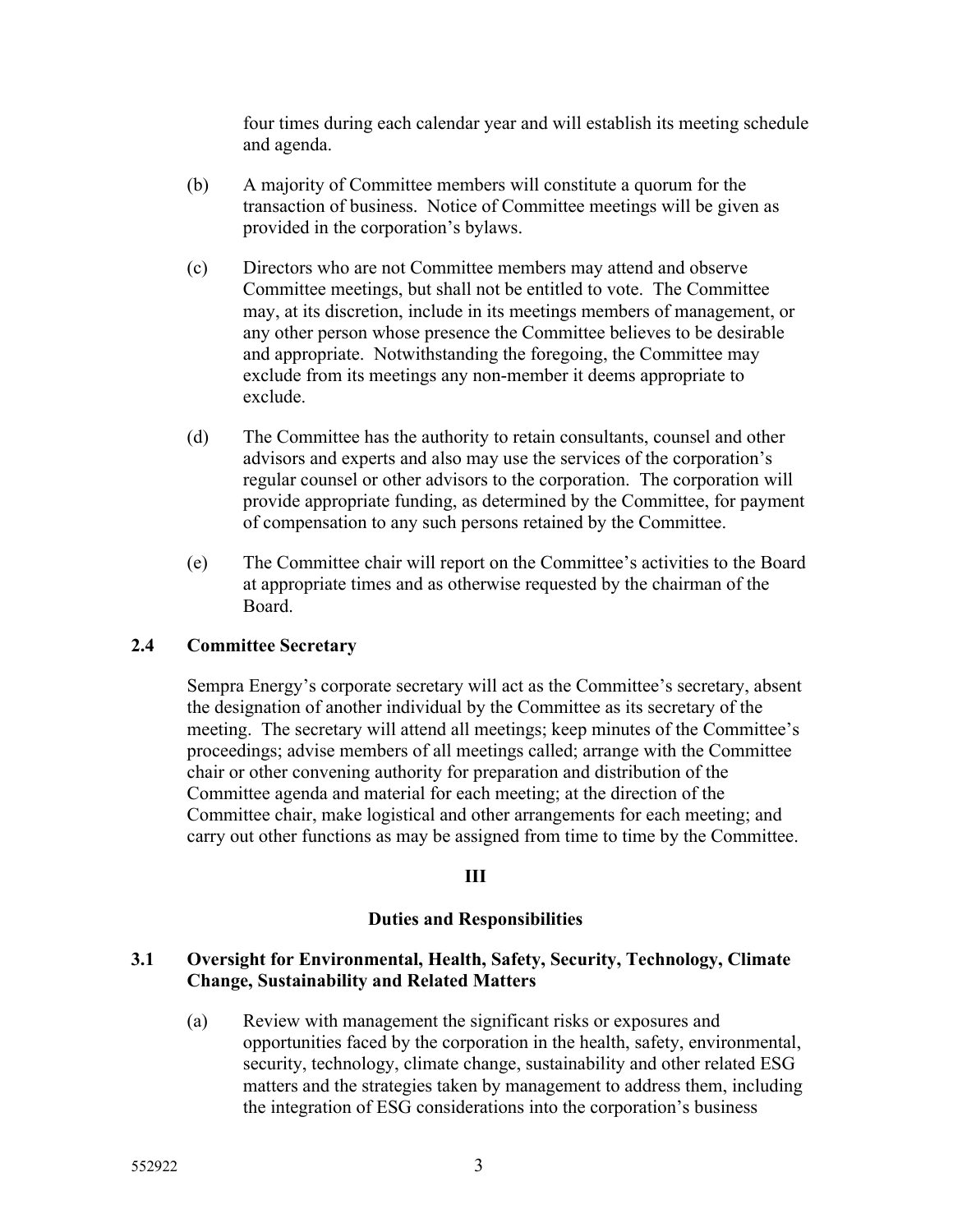strategy, and communicate updates to other applicable board committees and/or the Board.

- (b) Review the status of the corporation's environmental, health, safety, security, technology, climate change, sustainability and other related ESG controls, processes, programs and performance, including processes used by the operating companies' subsidiary boards and the Compliance and Enterprise Risk Committee to monitor compliance with internal policies and goals as well as applicable external laws and regulations.
- (c) Review and remain updated on current and emerging environmental, health, safety, security, technology, climate change, sustainability and other related ESG matters at the corporation, including issues raised through internal audits, the corporation's ethics help line or otherwise and discuss the management of such risks and any related corrective actions taken by the corporation.
- (d) Review periodic presentations and updates from Sempra Energy's Chief Compliance Officer regarding, among other things, the design, implementation and effectiveness of the compliance and risk management programs at the corporation and the activities of the Compliance and Enterprise Risk Committee.
- (e) Report to the Board on environmental, health, safety, security, technology, climate change, sustainability and other related ESG matters affecting the corporation.
- (f) Review with management the implementation of technology to improve overall performance of environmental, health, safety, security, climate change, sustainability and other related ESG matters.
- (g) Review management's implementation of risk management protocols with respect to cybersecurity issues, including breaches and attacks, privacy and infrastructure security.
- (h) Review with management any fatality or life-threatening injury involving an employee, customer, contractor or third-party in connection with corporation operations, facilities or projects, and discuss management's response to such events.
- (i) Review with management any material noncompliance with health, safety and environmental laws and regulations, and related notice of violations and/or fines, and discuss management's response to such events.
- (j) Review the corporation's performance with respect to any incentive compensation metrics relating to environmental, health or safety matters and inform the Compensation and Talent Development Committee of such performance.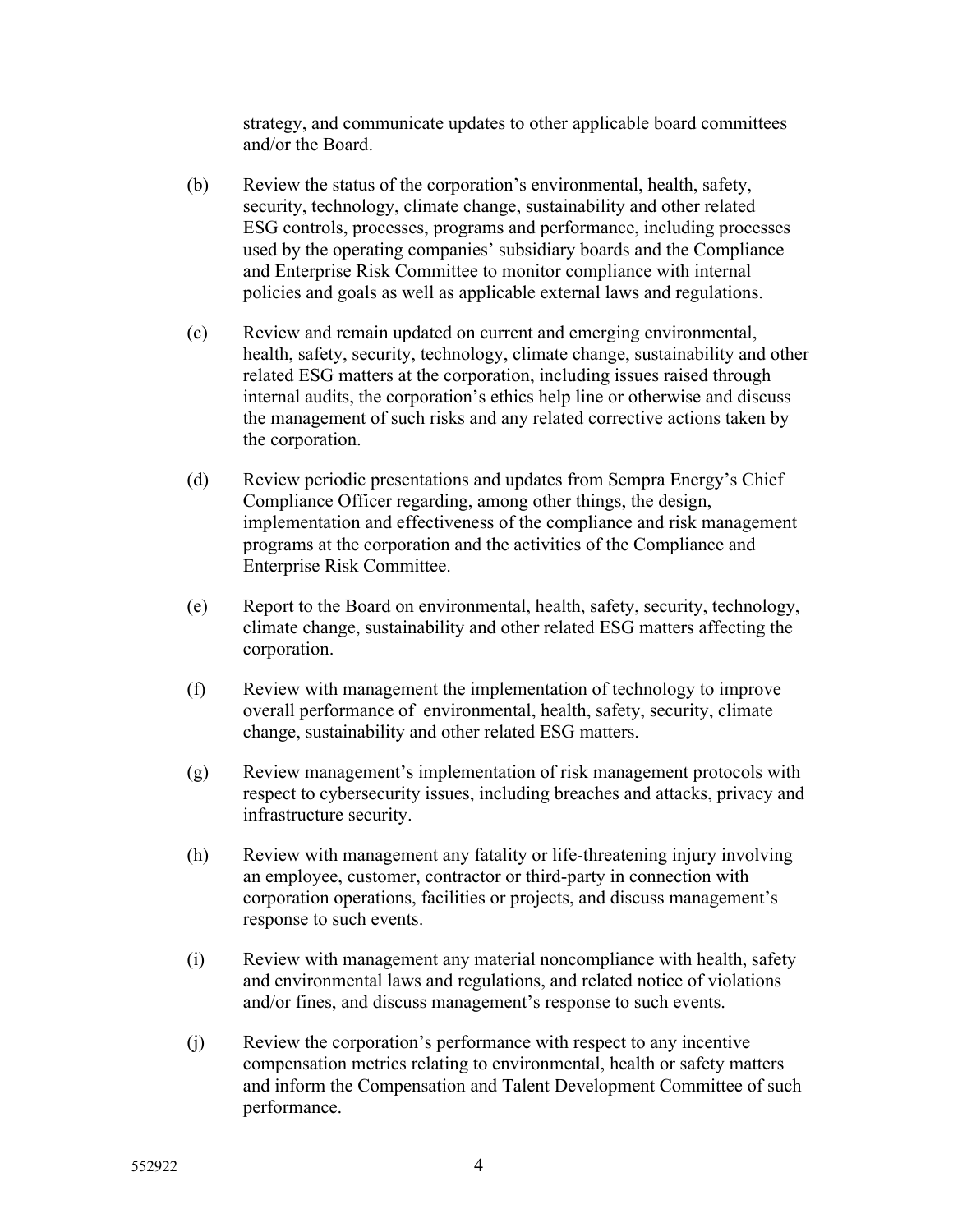- (k) Review with management and, if applicable, external advisors, the corporation's annual Corporate Sustainability Report, taking into account any recommendations of other relevant board committees.
- (l) Review management's controls and procedures with respect to the creation of the corporation's annual Corporate Sustainability Report.
- (m) In conjunction with Audit Committee review, review relevant environmental and other ESG-related disclosures that management brings to the Committee's attention that are made in the corporation's periodic reports on Forms 10-Q and 10-K.
- (n) Review shareholder proposals related to environmental, health, safety, security, technology, climate change, sustainability and other related ESG matters, and recommend and review responses of the Board on such proposals with input from management.
- (o) Review, evaluate and make recommendations to the Board regarding technology applications that advance the corporation's environmental, health, safety, security, climate change, sustainability and other related ESG goals.
- (p) Review with management, and periodically report to the full board, shareholder engagement and stakeholder activities with respect to environmental, health, safety, security, climate change, sustainability and other related ESG matters
- (q) Review and monitor the corporation's Human Rights Policy and related implementation efforts, including the corporation's response to domestic and international developments in human rights that affect the corporation's business.

# **IV**

# **Communications from Shareholders, Employees and Others**

Shareholders, employees and other interested persons who wish to communicate with the Committee may do so by writing to the Committee care of the corporation's corporate secretary. Communications to the Committee will be reviewed by the corporation's corporate secretary and relayed to the Committee chair if the subject matter is within the Committee's duties, in a manner consistent with the screening policies adopted by the Board.